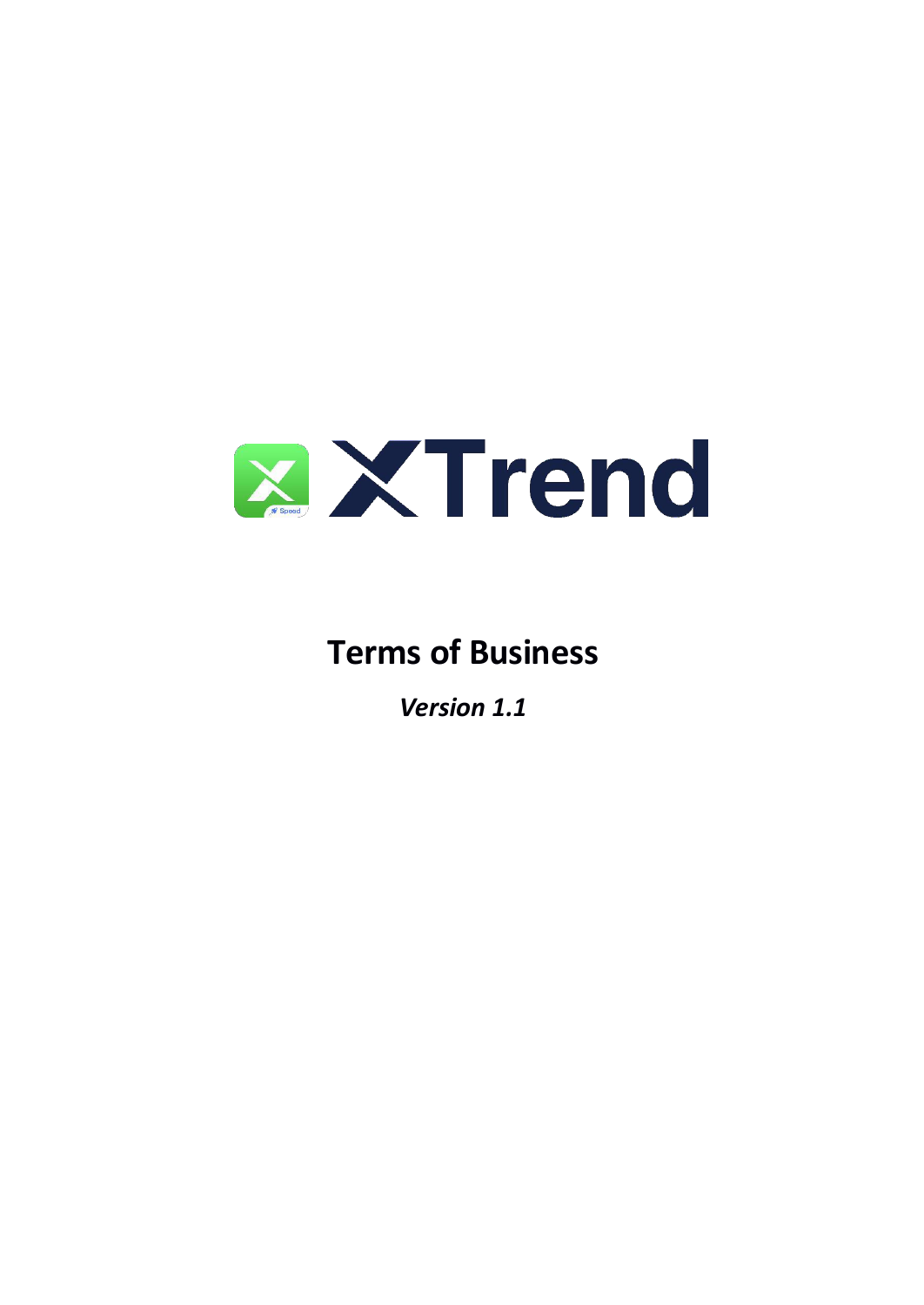

# **Table of Contents**

| 1.  |  |
|-----|--|
| 2.  |  |
| 3.  |  |
| 4.  |  |
| 5.  |  |
| 6.  |  |
| 7.  |  |
| 8.  |  |
| 9.  |  |
| 10. |  |
| 11. |  |
| 12. |  |
| 13. |  |
| 14. |  |
| 15. |  |
| 16. |  |
| 17. |  |
| 18. |  |
| 19. |  |
| 20. |  |
| 21. |  |
| 22. |  |
| 23. |  |
| 24. |  |
| 25. |  |
| 26. |  |
| 27. |  |
| 28. |  |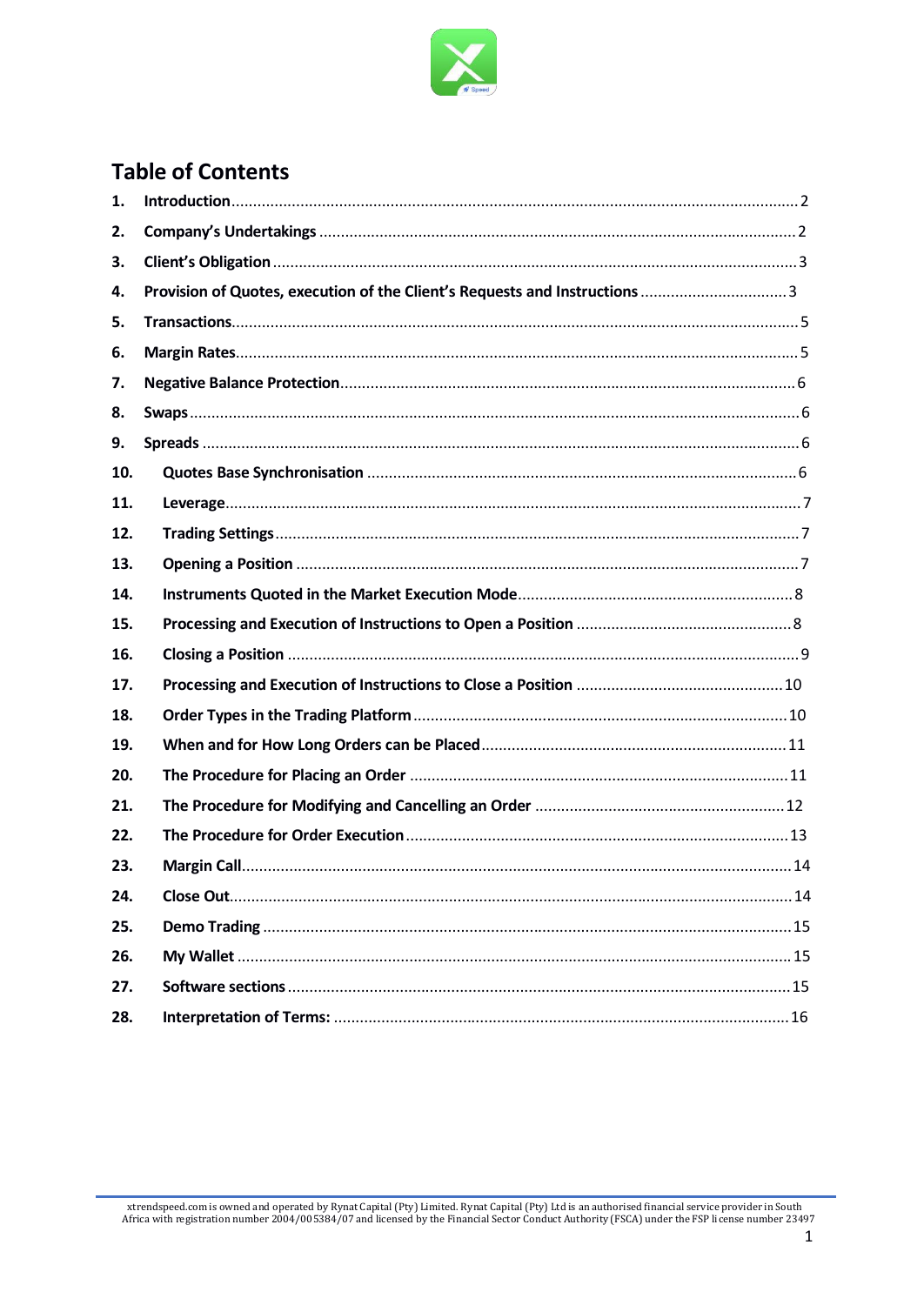

# **1. Introduction**

- 1.1. These Terms of Business shall formulate the relationship between the client and the company as a means of governing all actions regarding the execution of the Client's Instructions, requests and orders.
- 1.2. These Terms of Business aim to specify and outline the following:
	- a. Principles of opening and closing positions and placing, modifying, deleting and execution of Orders;
	- b. The Company's actions regarding the Client's Open Positions, the navigation and features of the Software as described in the Terms of Use; and
	- c. The Balance as either the funds in the Client's account or the amount of credit available for trading.
- 1.3. These Terms of Business, the Terms of Use and the Client Agreement shall govern all the Client's Transactions and should be read carefully by the Client.
- 1.4. Unless otherwise defined, terms used in Terms of Business shall have the meaning given to such terms in the Client Agreement. In addition, the definitions set out in "Interpretation of Terms" shall apply.

# **2. Company's Undertakings**

- 2.1. In line with the Order Execution Policy of the Company, the company undertake the following:
- 2.2. In relation to Leverage and Margin:
	- a. To set leverage levels that reflect your knowledge and experience in trading in complex financial instruments like CFDs given that trading with leverage and margin is a key characteristic of trading in CFDs;
	- b. To have regard to our duty to treat client's fairly by avoiding aggressive leverage practices
	- c. To have regard to the underlying performance fundamentals of the financial instrument on which the CFD is based, including historic volatility, depth of market, liquidity and trading volumes, market capitalization of the issuer and country of issuer of the underlying financial instrument, our ability to hedge market risk and the general political and economic environment. We adjust and calibrate the above variables in determining the leverage levels we offer for asset classes or financial instruments. Please refer to Order Execution Policy.
	- d. Given that we effectively provide the leverage for which you trade, to have regard to our own risk management appetite and risk bearing capacity and to have in place policies, procedures and practices to manage our (primarily) market risk emanating from such leverage and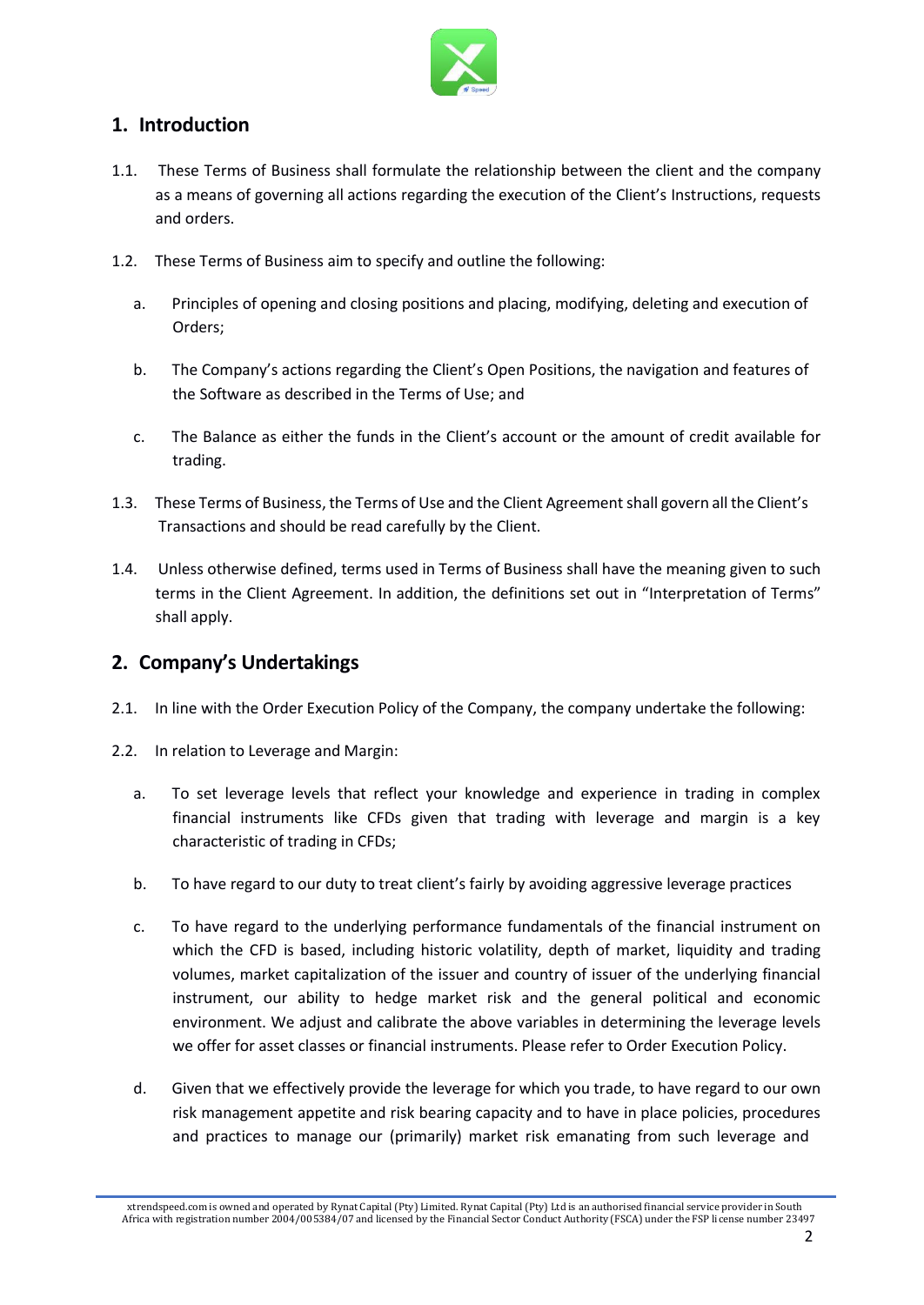

margin trading by our clients;

e. To apply regulatory requirements and caps as set by FSCA or any other regulator in any jurisdiction we offer our services

# **3. Client's Obligation**

The Company shall rely on the information provided by yourself regarding your knowledge, experience, financial situation and investment objectives.

You acknowledge that our assessment of your use of our leverage ratios is performed based on the information and documents provided byyou, and you confirm the truthfulness, correctness and completeness of such information.

You acknowledge that we may rely upon such information and that you are responsible for any damages or losses which may result from any inaccuracies. You can revisit your appropriateness assessment at any time and evaluate your suitability level to determine whether there has been a change to your experience, trading objectives and/or financial situation.

It shall be your responsibility to ensure that you understand how Margin requirements are calculated.

The Company reserves the right to request for you to provide adequate documentation and/or to demonstrate that the changes to your investor profile are evident and it shall be your responsibility to provide the Company with any supporting documentation which will be deemed necessary to allow the Company to determine whether your suitability classification can change and if your leverage ratio can be revised.

#### **4. Provision of Quotes, execution of the Client's Requests and Instructions**

- 4.1. In addition to the Company's Order Execution Policy, the Software, which is used to access the trading platform.In a trading platform, continuous prices (Quotes) are provided to buyers and sellers. These prices are provided directly from Company's Liquidity Providers or by the Company directly. The company will recalculate quotes for its instruments in real time which is based on market conditions, streaming prices and liquidity obtained from its providers. Calculations shall be made available to clientele and shall represent the best possible available Bid and Ask price available on the market as provided by liquidity providers. The company hereby informs its clients that such quotes may vary according to, but not limited to factors relating to differentiation of clients' accounts, the type of accounts operated, market conditions of which may prevail, and factors related to over the counter (OTC) markets which are decentralised.
	- 4.1.1. Quotes which the Client receives through the Client trading platform for the Instruments quoted are indicative only. In response to the Request, the system may offer a Quote which differs from these Indicative Quotes.
	- 4.1.2.The Company at itssole discretion will specify the current market price.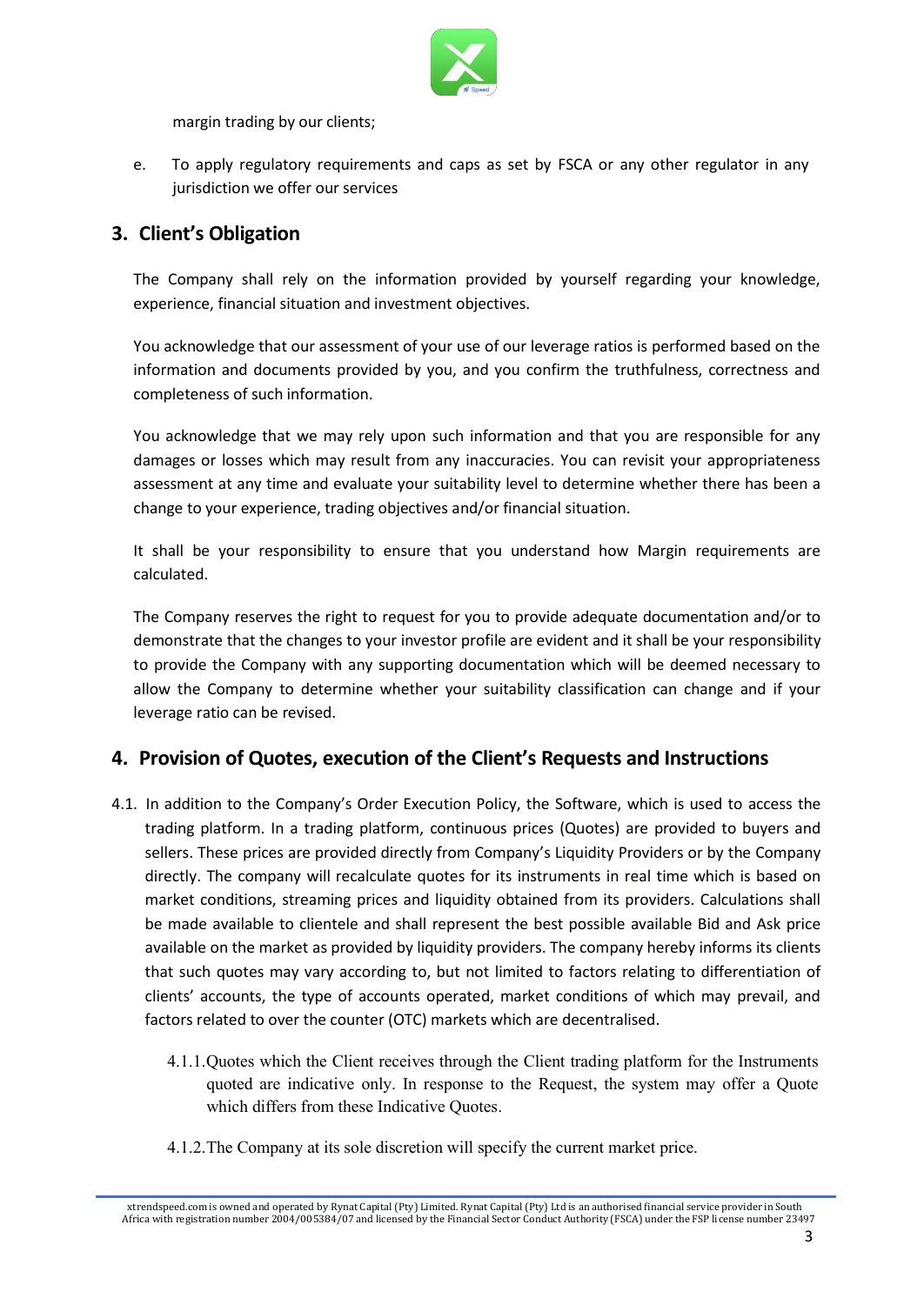

- 4.1.3. Kindly note that the prices you will see on Client's Trading platform may differ from the prices you may see on other trading/ charting platforms.
- 4.1.4.In the circumstances listed below, the Company may decline an Instruction or a Request (the "Off quotes" message will appear in the Client Trading platform in this case):
	- a. If the Instruction or Request precedes the first Quote in the Trading Platform on the Market Opening;
	- b. If current Conditions are different from Normal Market Conditions;
	- c. If the Client has made an unreasonable number of Requests in comparison with the number of Transactions
	- d. If the Client's Available Balance is less than the Margin Requirement.
	- e. In any other reasonable case on the Company's sole discretion.
- 4.2. Procedures and handling of client's requests and execution instructions through trading platform shall be conducted as follows:
	- 4.2.1.Through the trading platform, the client shall prepare the desired instruction;
	- i. the requested instructions are thereafter validated, and upon confirming validity, and provided that the connection between the clients trading platform and the server has not been disrupted, the client trading platform shall transfer the instruction to the server and upon receipt by the server, the instructions are processed for verification;
	- ii. Verified instructions are thereafter placed in queue and arranged via "arrival time" (First in-first out principal). Once instructions are sorted as per the aforementioned, "Order is accepted" status appears in the "Order" window within the client trading platform. In the event of any delays with execution of any orders within "Abnormal Market Conditions", the company shall not be held responsible, accountable, or assume any liability because of such delays as the case may be;
	- iii. Once a dealer is ready to handle a new instruction, the Dealer takes the first instruction from the queue and processes it and thereafter, the "Order is in process" status appears within the order window.
	- iv. The server receives from the Dealer the result of the client's instruction execution process, the server then sends the Clients trading platform the result of the instruction execution process and provided the connection between the client trading platform and the server has not been disrupted, the result of the instruction execution is received by the Client Trading platform.
- 4.3. The amount of time the trading platform needs to execute the Instruction, or the Request depends on the quality of the connection between the Client Software and the Server, as well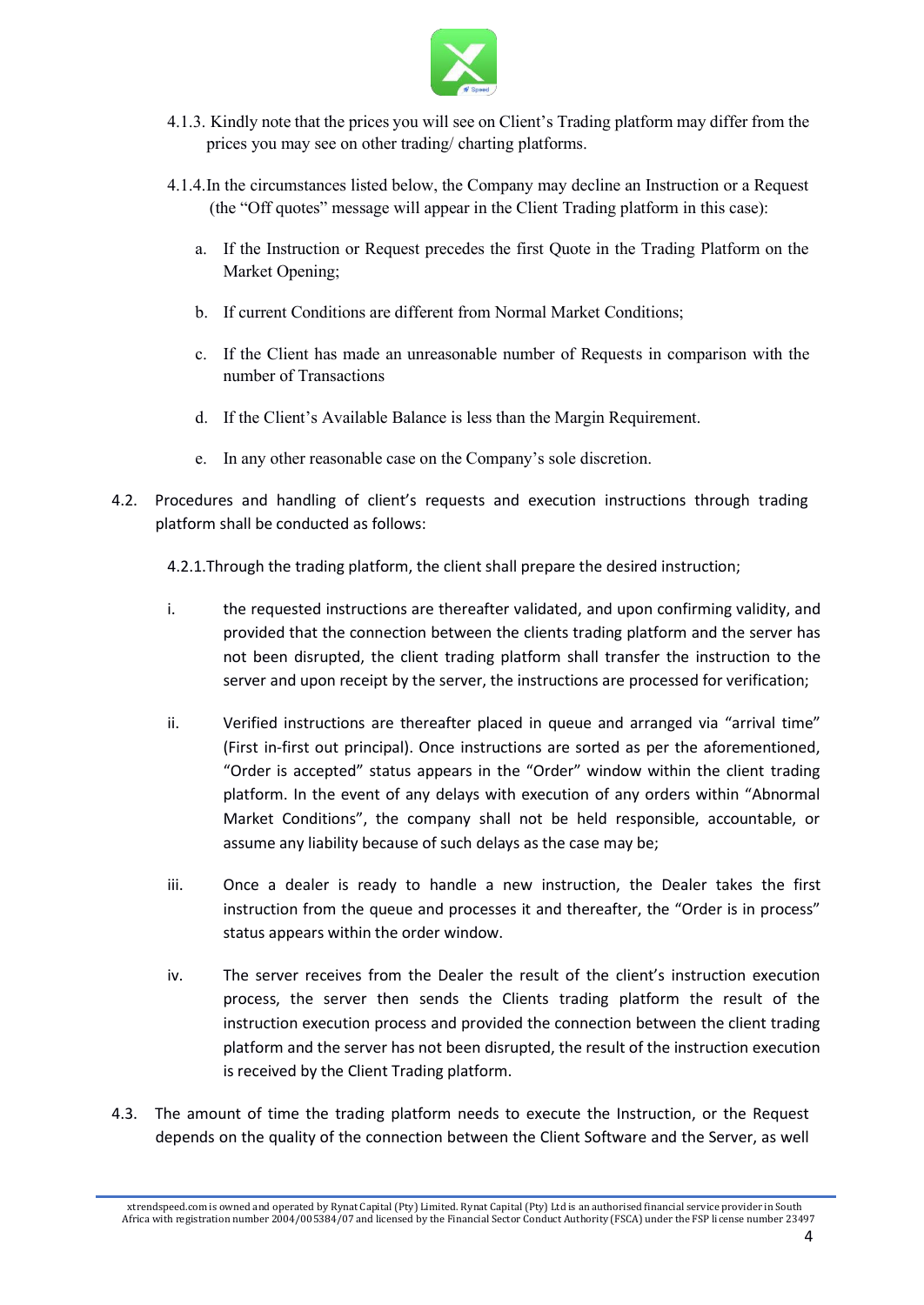

as on the Normal Market Conditions. Under Abnormal Market Conditions, the Company reserves the right, in its sole discretion, to reject any Orders for execution.

4.4. Should the Client's Software not work, the Client shall be able to give Instructions or Requests by utilizing the dealing departments 's telephone service as per the Order Execution Policy.

#### **5. Transactions**

- 5.1. The Ask price is used to make a "buy" Transaction. The Bid price is used to make a "sell" Transaction:
	- 5.1.1.The Ask price is used to open a Long Position. The Bid price is used to open a Short Position.
	- 5.1.2.The Bid price is used to close a Long Position (i.e. sell). The Ask price is used to close a Short Position (i.e. buy).

#### **6. Margin Rates**

- 6.1. The margin rates per product depend on the underlying asset's historical performance, volatility, liquidity, market capitalization and other characteristics. Please refer to the Key Information Documents for more information on the characteristics of each symbol.
- 6.2. The rates will also reflect the Company's financial strength and risk appetite and general economic climate and factor in the margin requirements imposed by its liquidity providers. Regulatory limitations applicable to margin rates will always be considered and complied with by the Company.
- 6.3. Based on the factors listed above the Company shall decide on the margin rates and shall indicate accordingly by publishing the aforementioned on our website's page ([https://www.xtrendspeed.com/\)](https://www.xtrendspeed.com/) under Trading [Specifications.](https://www.xhorns.com/page/account-types/account-type)
- 6.4. The margin rates are subject to change from time to time. The fulland current list of financial instruments available for trading through our client platform accompanied by their corresponding up-to-date ratios are available and indicated within in our platforms.

Warning: The Company reserves the right to increase margin rates for specific financial instruments, in relation to the prevailing market conditions. Where possible, the Company will provide its clients with a 3 (three) Business Days' notice of such changes, to allow the client to take appropriate measures. Changes in rates may be affected by, or a result of the following:

- a. expected release of major announcements (elections, referendums);
- b. periods of low liquidity in the markets (holiday season);
- c. periods of abnormal market volatility; or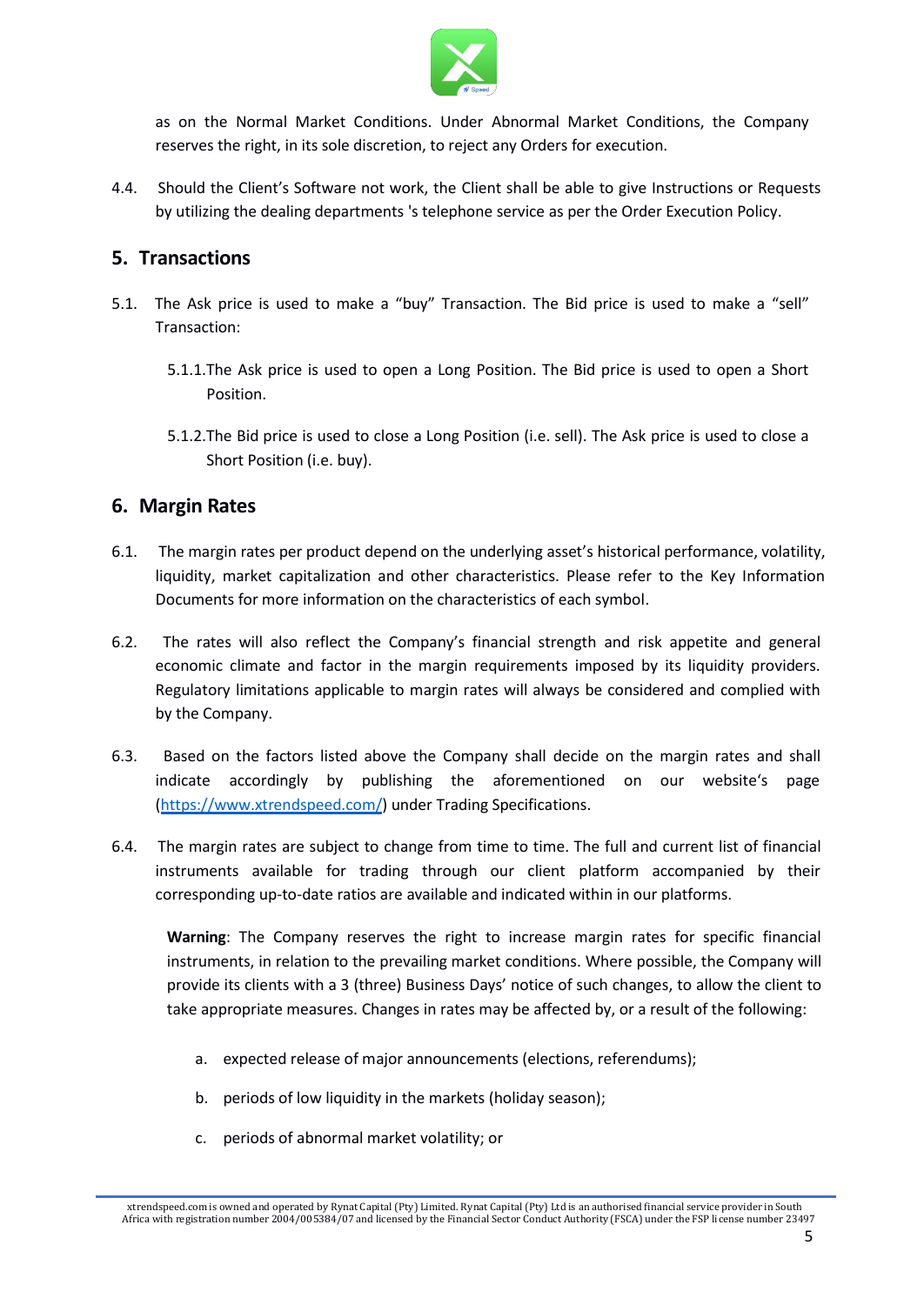

- d. any other situation which at the sole discretion of the Company justifies alterations, changes, updates and or deemed adjustments as a means of ensuring compliance and considering clients' interests, and or presented to be.
- 6.5. In addition, the Company reserves the right to Increase margin rates for specific client accounts, on acase by case bases and in accordance to client's profiles and objectives. The Company maintains the right to and discretion to exercise this right at its sole discretion in accordance with trading styles operated by specific accounts and facilitates the justification for such change, or in the circumstances whereby a client account exceeds the Company's acceptable risk limits. In the event the Company deems that an alteration is required, based on the aforementioned, the Company shall take the relevant steps available and applicable as a means of informing its clients of any relevant changes/alterations performed.
- 6.6. The total Used Margin will be calculated on a cumulative basis of all open positions in a client's account.

#### **7. Negative Balance Protection**

7.1. We offer all our clients Negative Balance Protection. This means that you will never lose more than the amounts you invested with us.

# **8. Swaps**

8.1. All the positions which are open at 23:49:59 (Server time) will be subject to overnight rollover. The positions will be rolled over by debiting or crediting the Client's Trading Account with the amount calculated in accordance with the Contract Specifications.

#### **9. Spreads**

- 9.1 The Company will provide quotes for all instruments with a varying spread:
- 9.2 The average spread for each instrument is specified in the Trading specifications
- 9.3 The maximum spread for each instrument, under Normal Market Conditions, is available upon request
- 9.4 The spreads offered are the raw price quotes as they are received by Company's Liquidity Provider

#### **10. Quotes Base Synchronisation**

10.1 In case of an unforeseen break in the Quote on the trading platform caused by software or hardware failure, the Company has the right to synchronise the Quotes on the real/live Server from other sources. Sync sources include: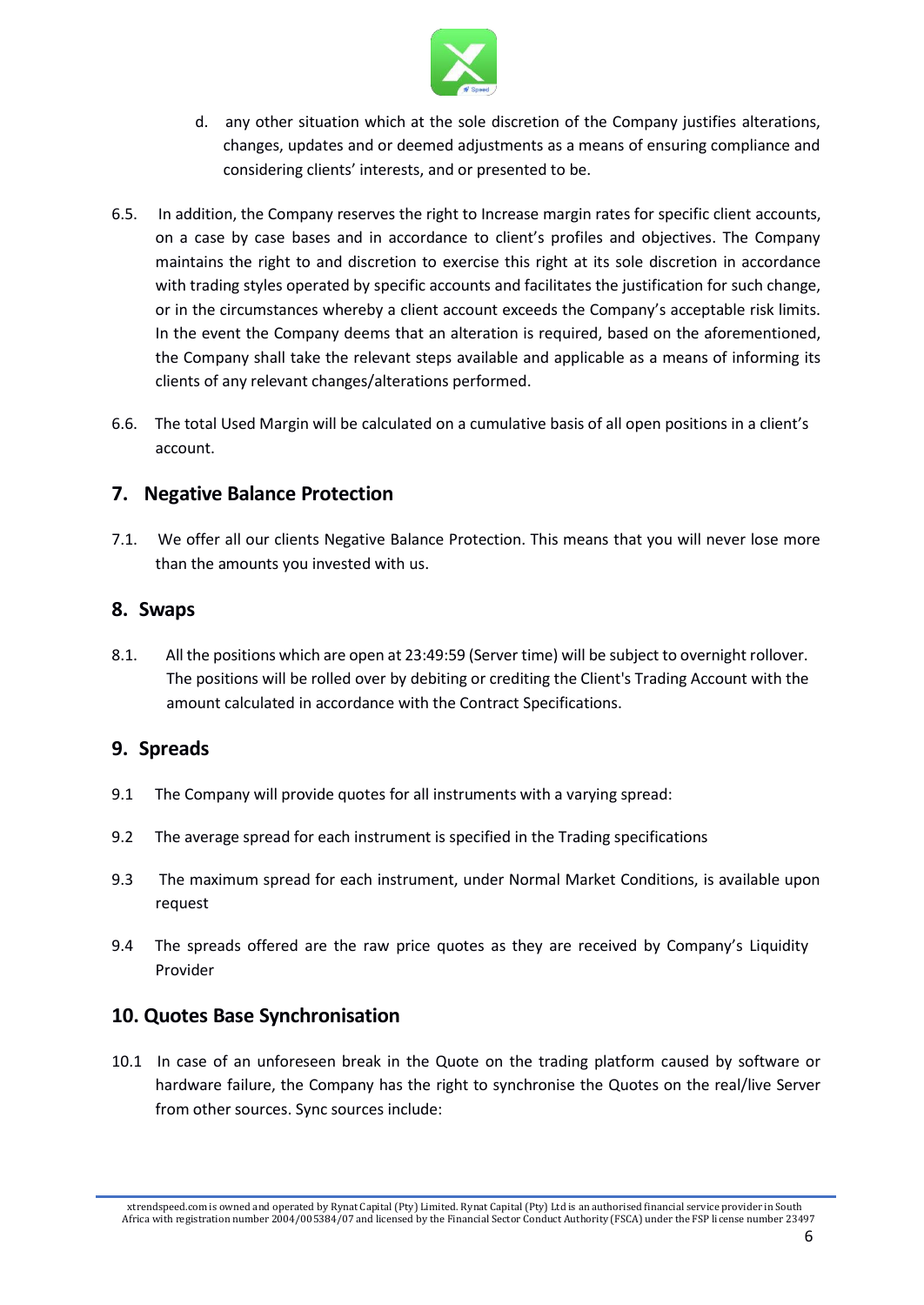

- 10.2 Quotes on the demo Server;
- 10.3 Any other reliable sources.
- In the case of any Disputes arising regarding the break in Quotes on the trading platform, all decisions are made in accordance with the synchronized Quotes on the live Server.

#### **11. Leverage**

- 11.1 The size of the Leverage depends on the Client's Open Positions on a trade by trade basis as defined within the company's trading specification terms published on our webpage
- 11.2 The Company has the right to change the leverage provided or applicable towards a trading account in accordance with margin requirements and may implement the aforementioned with immediate effect and without the need of providing prior notice. The company emphasis its entitlement to apply amended margin requirements in accordance to the aforementioned of which shall be applicable to new positions and to positions which are already opened.
- 11.3 The Company maintains the right to alter, amend, adjust and revaluate the provided leverage towards a client at any given time and in its sole discretion accompanied by prior written notification of which shall take immediate effect upon submission of such communicated notification.
- 11.4 Please refer to the Order Execution Policy for further details.

#### **12.Trading Settings**

- 12.1 Prior to trading the Client needs to define the maximum deviation between the executed price and the requested price as per the Client's risk appetite.<br>12.2 If the difference between the executed price and the requested price exceeds the maximum
- deviation that has been set, then the system will prompt the Client with the option to accept the latest price or not execute the order.
- 12.3 If the client does not define the maximum deviation as to his/her preferences, then the default settings of each instrument will apply.

#### **13. Opening a Position**

- 13.1 In order to give an instruction to open a position, the Client will be required to specify the following:
	- Instrument required/requested;
	- Margin Requirement; and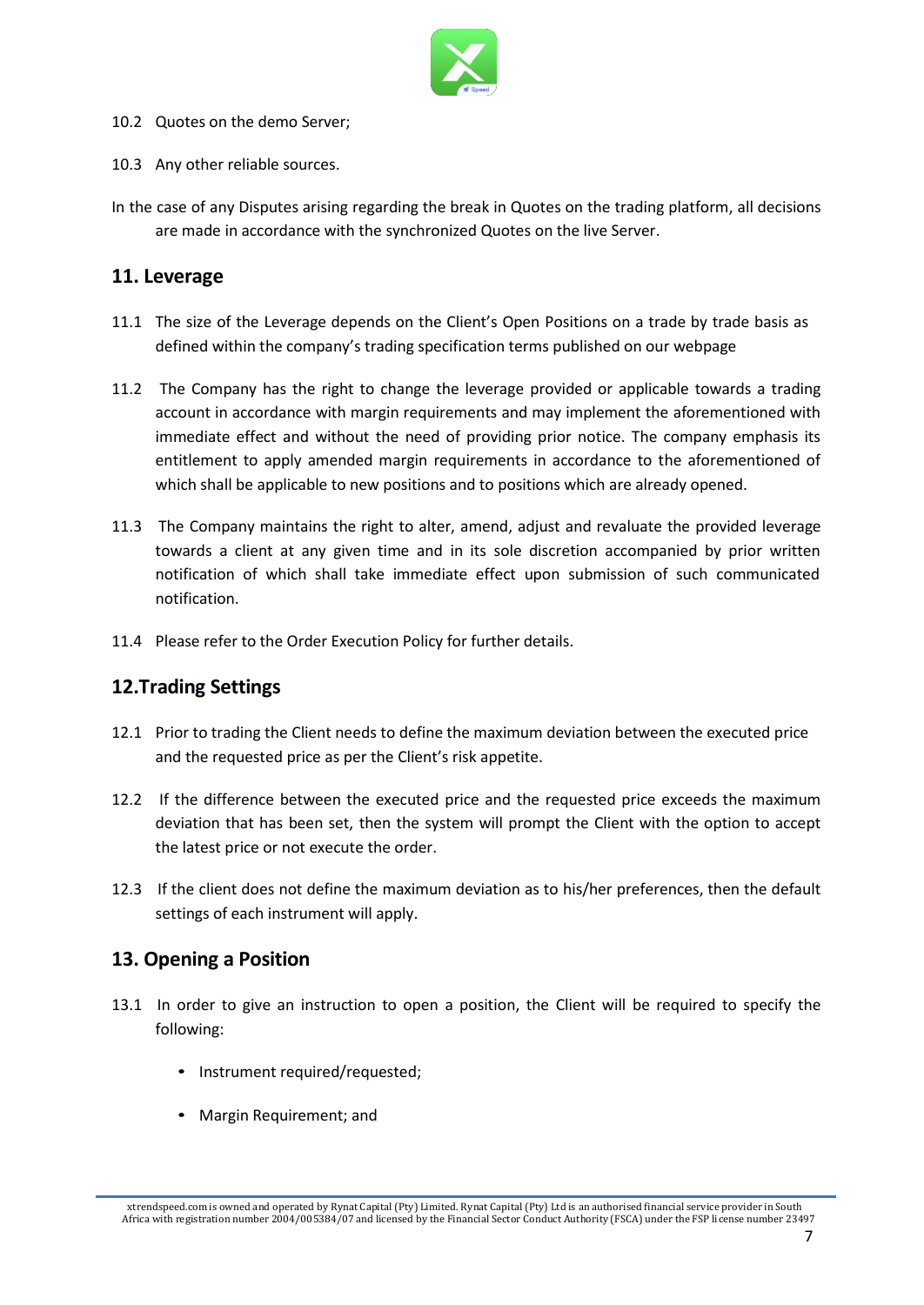

- Transaction Size.
- 13.2 in the event the Client intends to open a position through the Clients Trading platform, the client is required to press the "Buy" by Market or "Sell" by Market button, indicating their desired intention. In such event, the Clients Instruction to open a position may be executed at a price that differs from the Quote the Client has received through the Client Trading platform during the last Market snap shot in the following cases:
	- a) if the current Quote changes since the last Market Snap Shot and the difference in price between the requested price and executed price is within the price deviation as defined in point 12

In case the difference in price between the requested price and executed price is outside the price deviation then the system will prompt the Client with the option to accept the latest price or not execute the order;

b) If the Quote from the last Market Snapshot is for a lower Transaction size than the Clients Transactional Instruction size.

As a rule of thumb and business practices, the Instructions will be executed at the best price available of which is provided by the Company's Liquidity Providers at the time.

13.3 When opening a position through the client Trading platform a default Stop Loss will automatically be placed which will equal to a loss of -80% of the Used Margin. In the event the client opts to place and/or modify the Stop Loss and Take Profit orders, the Client may proceed to do so by modifying the existing position in accordance with clause 20.

#### **14. Instruments Quoted in the Market Execution Mode**

14.1 To open a position through the Client Trading platform, the Client shall select the "Buy" or "Sell" button and the moment the Client is satisfied with the prices in the Trading Mechanism shall press "Open".

#### **15. Processing and Execution of Instructions to Open a Position**

- 15.1 Once the Server has received the Client's Instruction to open a position, it automatically checks if the Available Balance is sufficient to open the position, an automatic check is conducted to ensure applicable corresponding balance is sufficient for the opening of a position as per the below:
	- a. "Available Balance" is calculated as follows:

Available Balance = Balance – Existing Margin Requirement Used or

Available Balance = Amount of credits depending on client opting to trade with the funds in the account or acquired credits;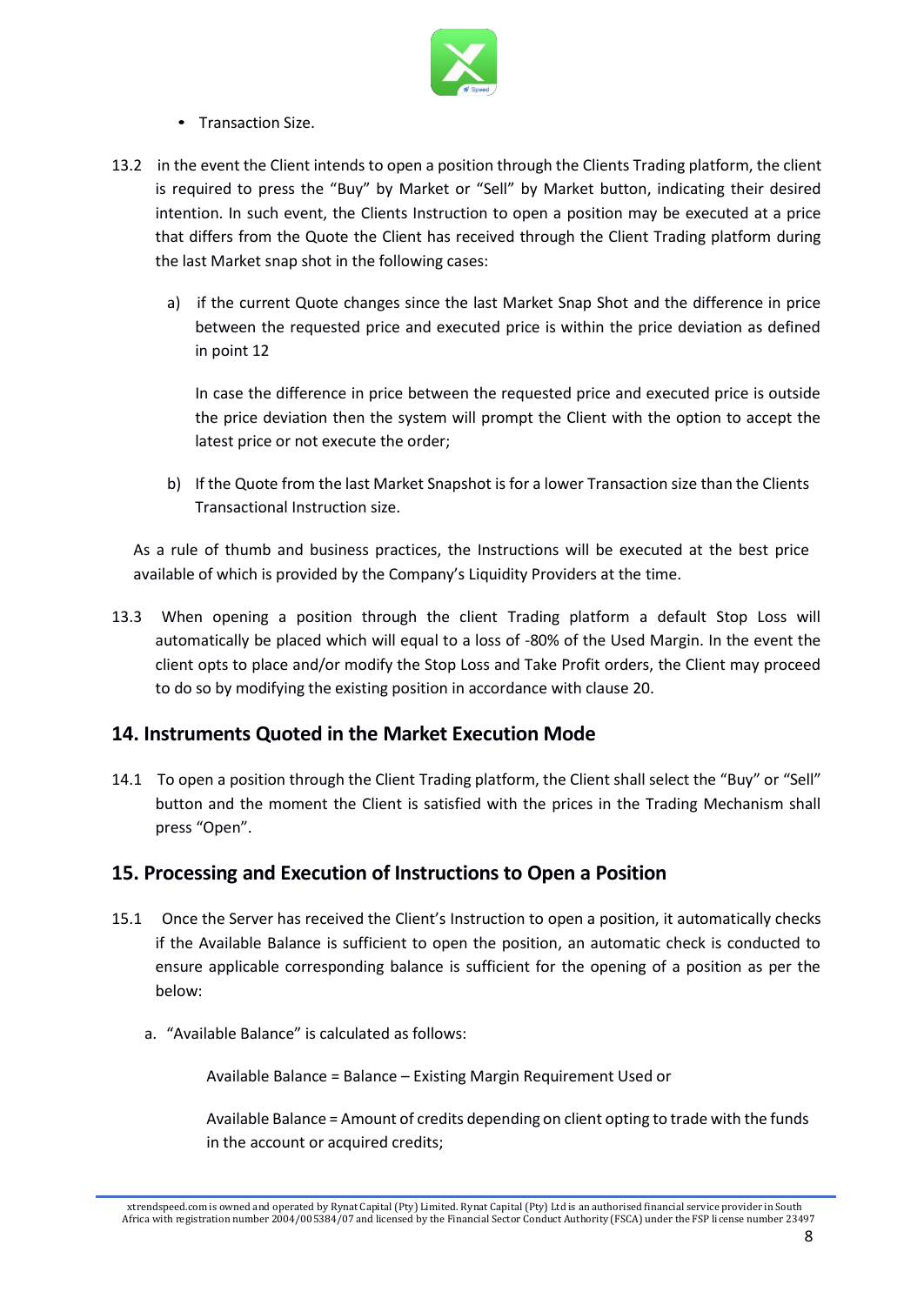

- b. All Floating Profits/Losses for all Open Positions and the new positionare calculated at the current Quotes and are represented under "Floating P/L";
- 15.2 If the above-mentioned calculations for the new position have been done and:
	- (a) "Available Balance" is more or equal to the margin requirement, the position is opened. The process of opening the position is followed by the relevant record in the 'Positions' section, which can be found by clicking on 'View positions when the trade is opened.;
	- (b) "Available Balance" is less than the margin requirement, then the Company has the right to decline the Instruction to open the position and the "Available margin is insufficient" or "No credits can be used" messages will appear on client's platform.
- 15.3 An Instruction to open a position shall be deemed executed and the position shall be deemed opened once the relevant record appears on client Trading platform.
- 15.4 In the Trading Platform each Open Position has a Trade ID.

# **16.Closing a Position**

- 16.1 To give an Instruction to close a position, the Client shall specify the Trade ID and Transaction size and click close button to confirm.
- 16.2 To close a position through the Client trading platform, the client is required to press the "Close" by Market button. The Clients instructions to close a position may be executed at a price that differs from the Quote the Client has received during the last Market Snapshot within the following cases:
	- a) if the current Quote changes since the last Market Snap Shot and the difference in price between the requested price and executed price is within the price deviation as defined in point 12

In case the difference in price between the requested price and executed price is outside the price deviation then the system will prompt the Client with the option to accept the latest price or not execute the order;

b) if the Quote from the last market snapshot is for a lower transaction size than the client's instruction transaction size.

The Client shall press the "Close" button the moment the Client is satisfied with the Quote in the Quotes Flow.

16.3 To close a position through the Client's Software, the Client shall send a Request by pressing the "Close" button. In the new Notification the Client will press "Confirm" to offset the trade once he/she is satisfied with the indicative price shown.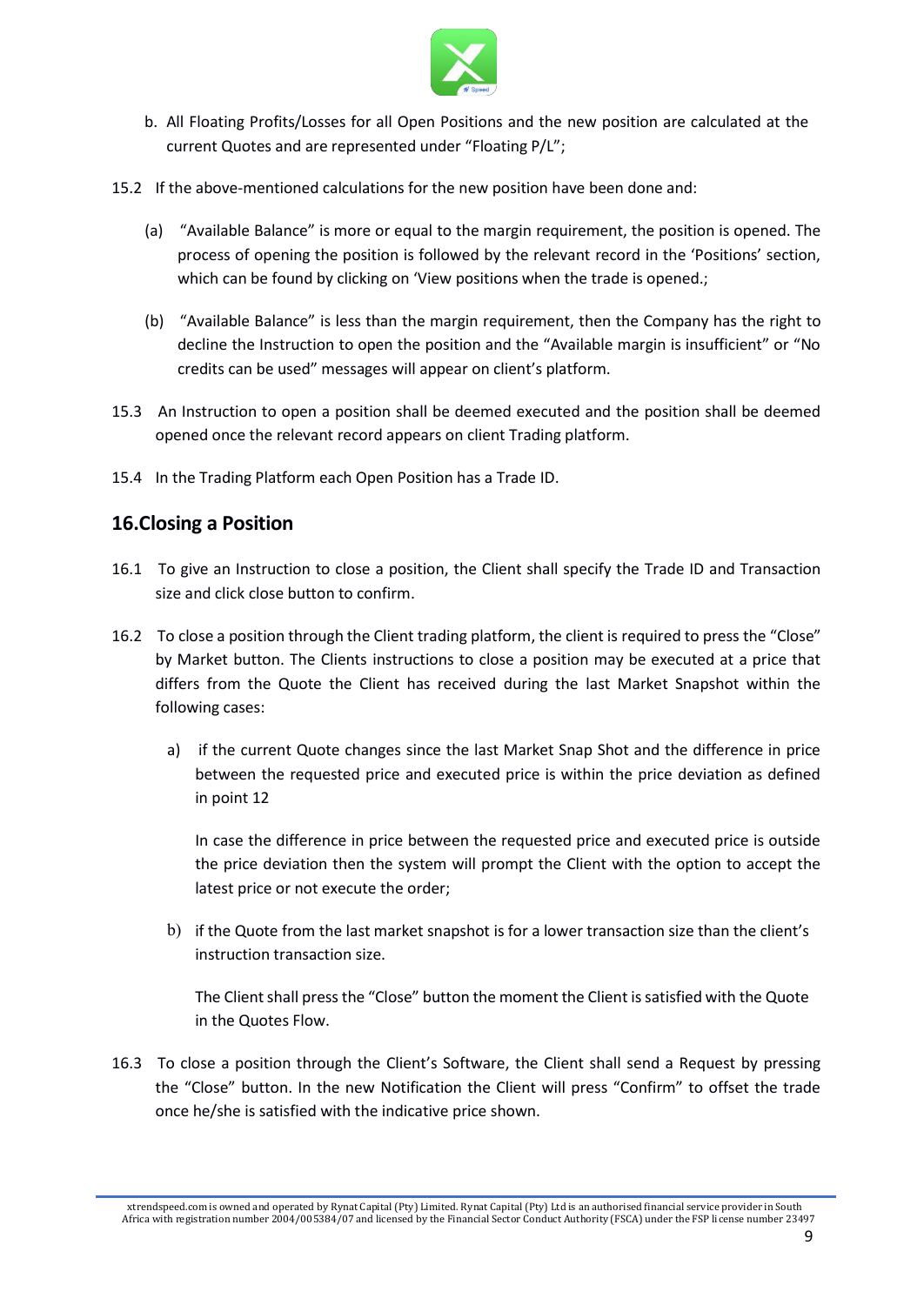

In all instances, the instructions will be executed at the best price available of which is offered by the Company's Liquidity providers or by the Company, as the case may be.

#### **17.Processing and Execution of Instructions to Close a Position**

- 17.1 The Company has the right to requote if the current Quote changes whilst the system processes a Client's Request or Instruction. If the Client does not press the "OK" button within three seconds, the Quote becomes invalid and it will be concluded that the Client refuses to close a position.
- 17.2 If amongst the Client's Open Positions, the Client has multiple positions on the same instrument which he/she wishes to close, the Client can do so by using the "Select all" option in the
- Positions Tab in the instrument's Chart.<br>17.3 An Instruction to close a position is deemed executed and the position is deemed closed once the client confirms the transaction and a notification of ''Success'' appears. Furthermore, the transaction is visible under the 'Transaction' section.

#### **18.Order Types in the Trading Platform**

- 18.1 To open a position, the following Orders (Pending Orders) may be used:
	- (a) "Buy Stop" an Order to open a Long Position at the price higher than the price at the moment of placing the Order;
	- (b) "Sell Stop" an Order to open a Short Position at the price lower than the price at the moment of placing the Order;
	- (c) "Buy Limit" an Order to open a Long Position at the price lower than the price at the moment of placing the Order;
	- (d) "Sell Limit" anOrderto open a Short Position atthe price higherthan the price atthe moment of placing the Order.
- 18.2 To close a position, the following Pending Orders may be used:
	- (a) "Stop Loss" an Order to close a previously opened position at the price less profitable for the Client than the price at the moment of placing the Order;
	- (b) "Take Profit" an Order to close a previously opened position at the price more profitable for the Client than the price at the moment of placing the Order.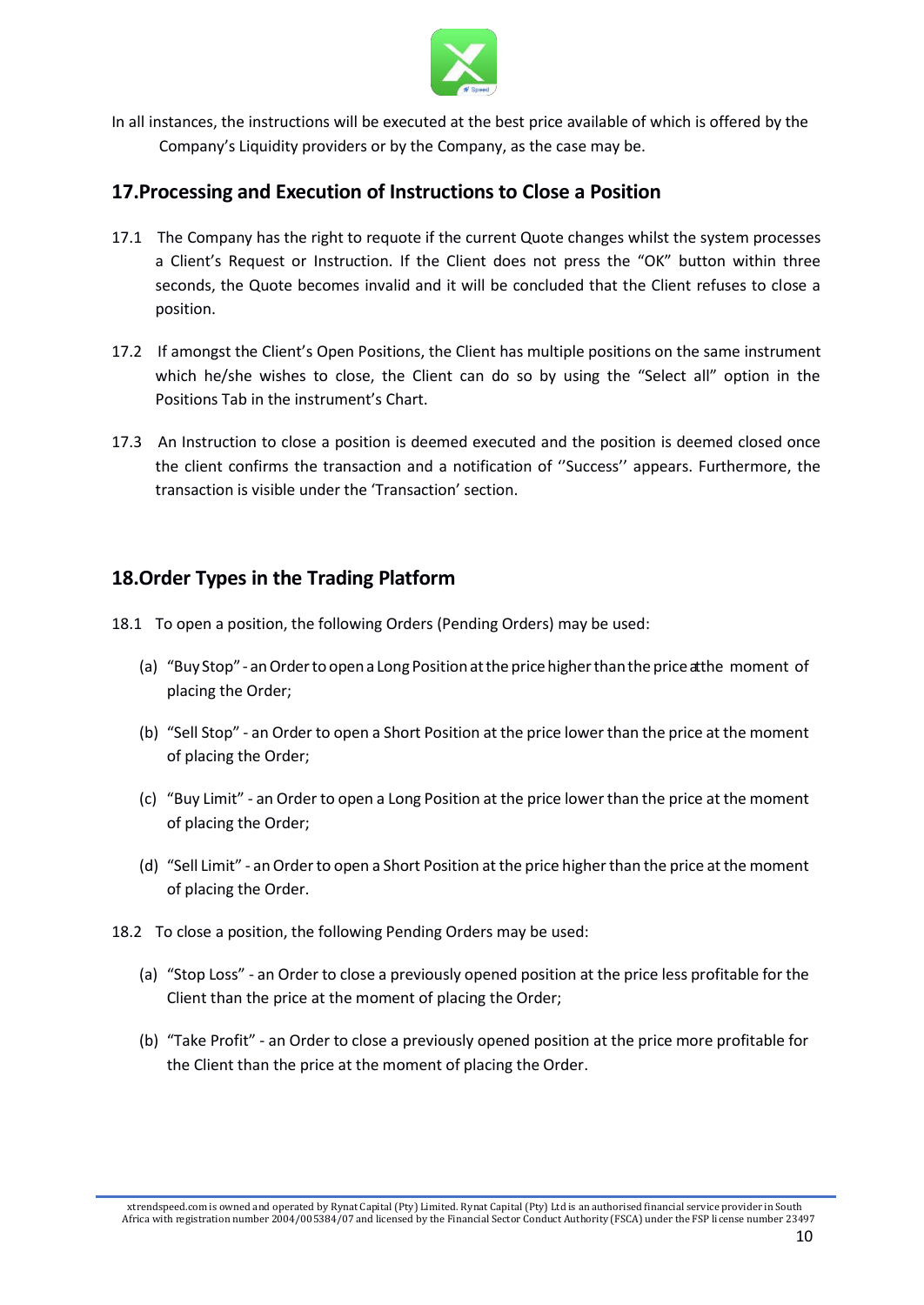

# **19.When and for How Long Orders can be Placed**

- 19.1 The Client may place, modify or delete Orders only within trading hours for the relevant Instrument. The trading hours for each Instrument are indicated in the Trading Specifications.
- 19.2 The Pending Orders on the instruments expire after 3 days if not activated. Any modifications done while the pending orders are active do not extend the expiration time span.
- 19.3 Stop Loss and Take Profit for all Instruments have "GTC" ("Good Till Cancelled") status.

#### **20.The Procedure for Placing an Order**

- 20.1 To give an Instruction to place a Pending Order, the Client shall specify the following required parameters:
	- (a) Instrument;
	- (b) Transaction Size;
	- (c) Used margin per lot;
	- (d) Order type (Buy or Sell); and
	- (e) Order Level.
- 20.2 Rules of Pending Orders:
	- (a) Client's balance will not be frozen when placing orders. The client has to make sure that he has sufficient balance and credit for opening positions;
	- (b) As for the same product the client can place one order with the same price;
	- (c) Pending orders are valid for three days;
	- (d) The maximum number of pending orders is fifty orders.
- 20.3 In addition, the Client may indicate the following optional parameters:
	- (a) level of Stop Loss by defining the number of pips away from the requested price level;
	- (b) level of Take Profit. by defining the number of pips away from the requested price level;
- 20.4 The Instruction will be declined if any of the required parametersis not specified or is incorrect;
- 20.5 If the Client gives an Instruction to place Stop Loss or Take Profit, the following information must be specified:
	- (a) Trade ID of the Open Position;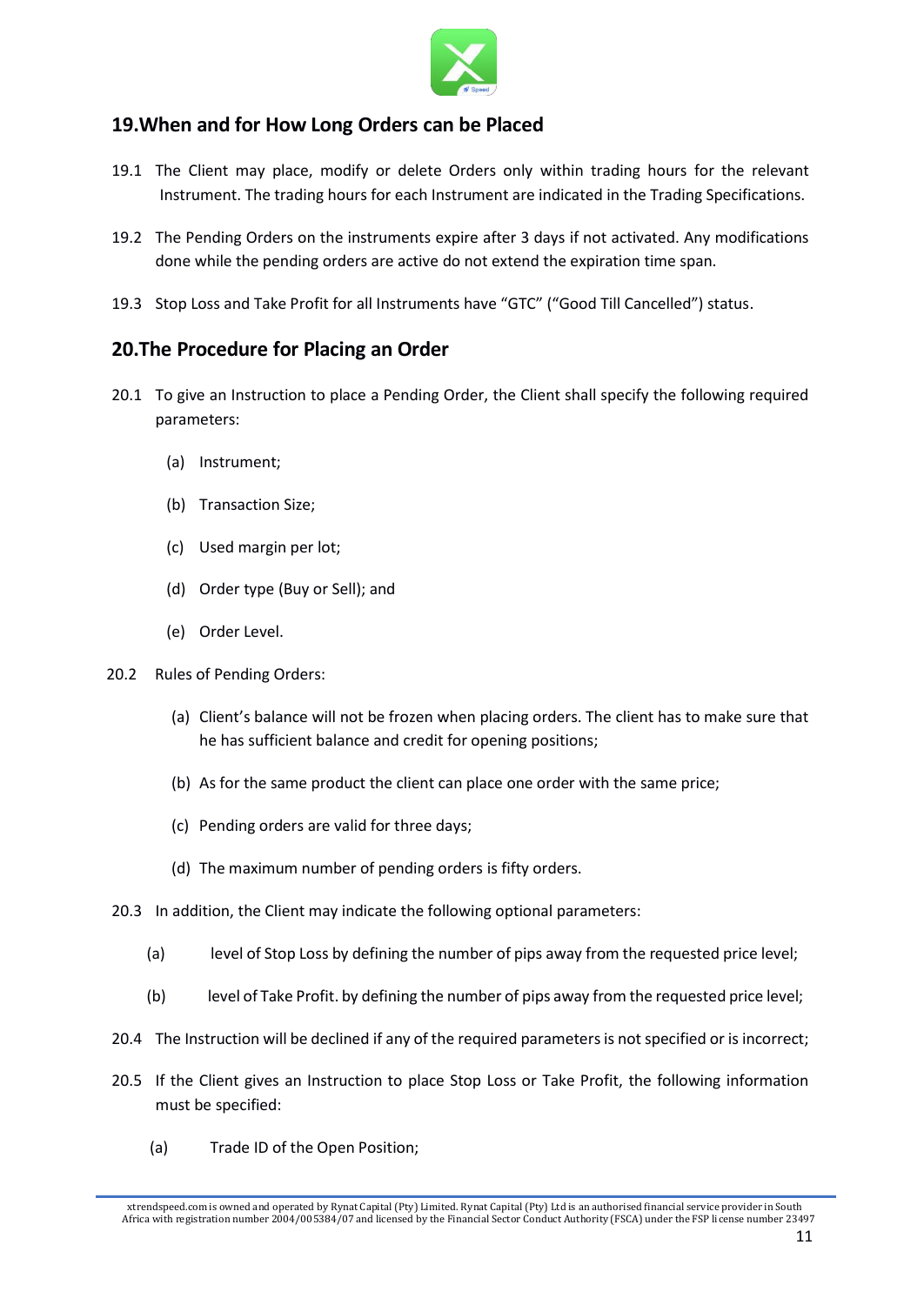

- (b) level of the Stop Loss; by defining the number of pips away from the requested price level;
- (c) level of the Take Profit; by defining the number of pips away from the requested price level.
- 20.6 While giving an Instruction, the difference between the Stop Loss, ` or Pending Order level and the current market price must not be less than 10 pips for each Instrument in the Trading Specifications, and the following conditions must be met:
	- (a) for the Stop Loss on the Short Position the current market price is the Ask price and the Order must not be placed lower than the Ask price plus this number of Points;
	- (b) for the Take Profit on the Short Position the current market price is the Ask price and the Order must not be placed higher than the Ask price less this number of Points;
	- (c) for the Stop Loss on the Long Position the current market price isthe Bid price and the Order must not be placed higher than the Bid price less this number of Points;
	- (d) for the Take Profit on the Long Position the current market price is the Bid price and the Order must not be placed lower than the Bid price plus this number of Points;
- 20.7 An Instruction to place an Order is deemed executed and the Order is deemed placed once the 'Success'' message appears on the Client's Trading platform.
- 20.8 Each Pending Order has a Trade ID.
- 20.9 The Company has the right to decline an Instruction to place an Order if, while the system is processing this Instruction, the current Quote reaches the requested level.
- 20.10 Credits cannot be used to place pending orders.

#### **21.The Procedure for Modifying and Cancelling an Order**

- 21.1 If the Client gives an Instruction to modify Pending Order parameters, the Client shall specify the following:
	- (a) Trade ID;
	- (b) Pending Order level;
	- (c) level of Stop Loss; by defining the number of pips away from the requested price level;
	- (d) level of Take Profit; by defining the number of pips away from the requested price level.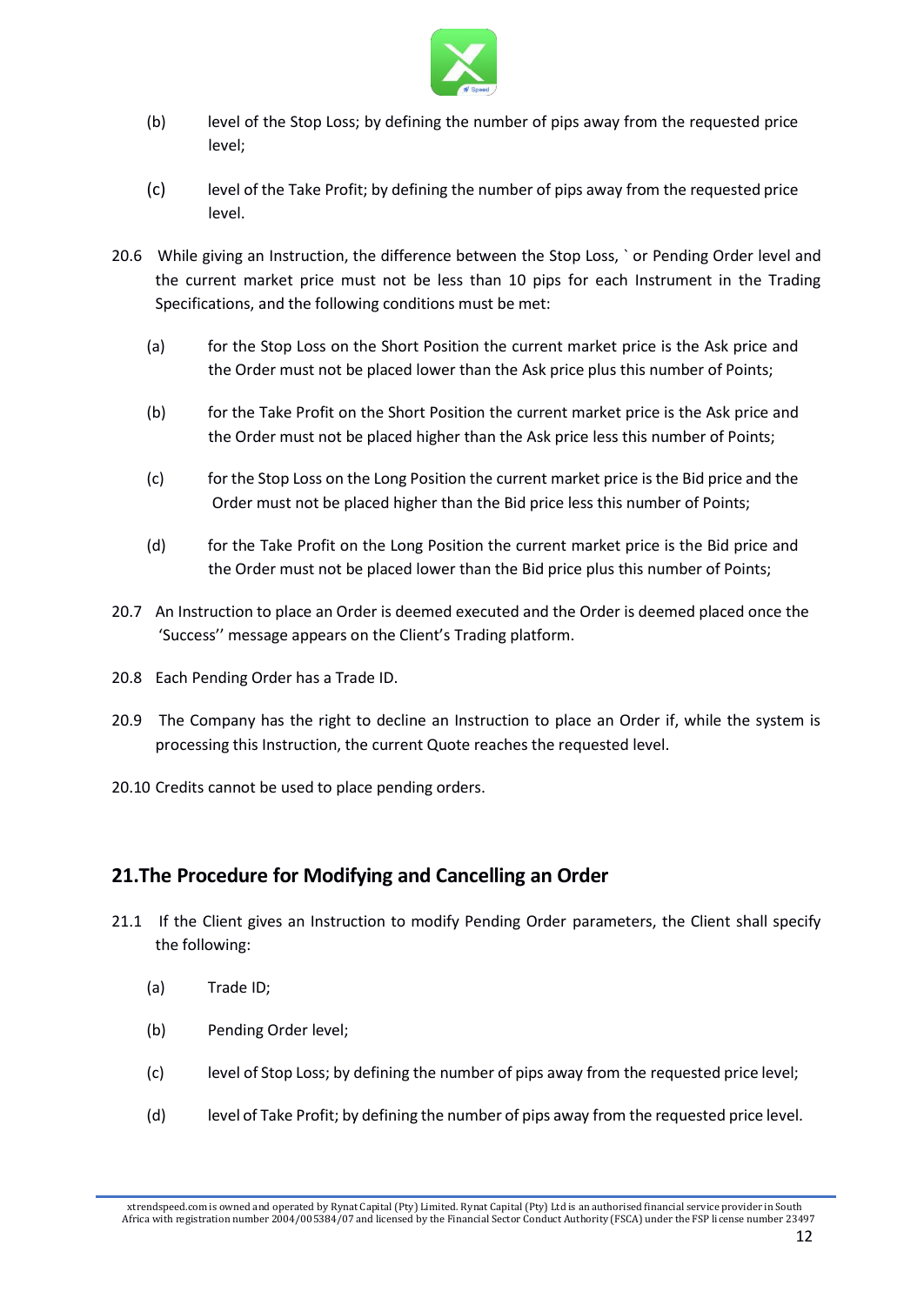

- 21.2 If the Client gives an Instruction to modify Stop Loss and Take Profit on the Open Position, the Client shall specify the following:
	- (a) Trade ID;
	- (b) level of Stop Loss; by defining the number of pips away from the requested price level; (c)

level of Take Profit. by defining the number of pips away from the requested price level.

- 21.3 When the Client gives an Instruction to cancel a Pending Order, the Client shall specify its Trade ID.
- 21.4 An Instruction to modify or delete an Order is deemed executed and the Order is deemed modified or deleted once the relevant 'Success' message appears on the client's Trading platform.
- 21.5 The Company has the right to decline an Instruction to modify or delete an Order if, while it is being processed.
- 21.6 When the Client gives an Instruction to modify or delete an Order Level, the Company has the right to cancel the Order Level modification or Order deletion if the processing of that Instruction is finished after the Order is placed in the queue in order to be executed in accordance with clause 21.

#### **22.The Procedure for Order Execution**

- 22.1 The Order is placed in the queue in order to be executed in the following cases:
	- (a) the Take Profit on open Long Position is placed in the queue in order to be executed if the Bid price in the Quote Driven Trade Mechanism becomes equal or higher than the Order Level;
	- (b) the Stop Loss on open Long Position is placed in the queue in order to be executed if the Bid price in the Quote Driven Trade Mechanism becomes equal or lower than the Order Level;
	- (c) the Take Profit on open Short Position is placed in the queue in order to be executed if the Ask price in the Quote Driven Trade Mechanism becomes equal or lower than the Order Level;
	- (d) the Stop Loss on open Short Position is placed in the queue in order to be executed if the Ask price in the Quote Driven Trade Mechanism becomes equal or higher than the Order Level;
	- (e) the Buy Limit is placed in the queue in order to be executed if the Ask price in the Quote Driven Trade Mechanism becomes equal or lower than the Order Level;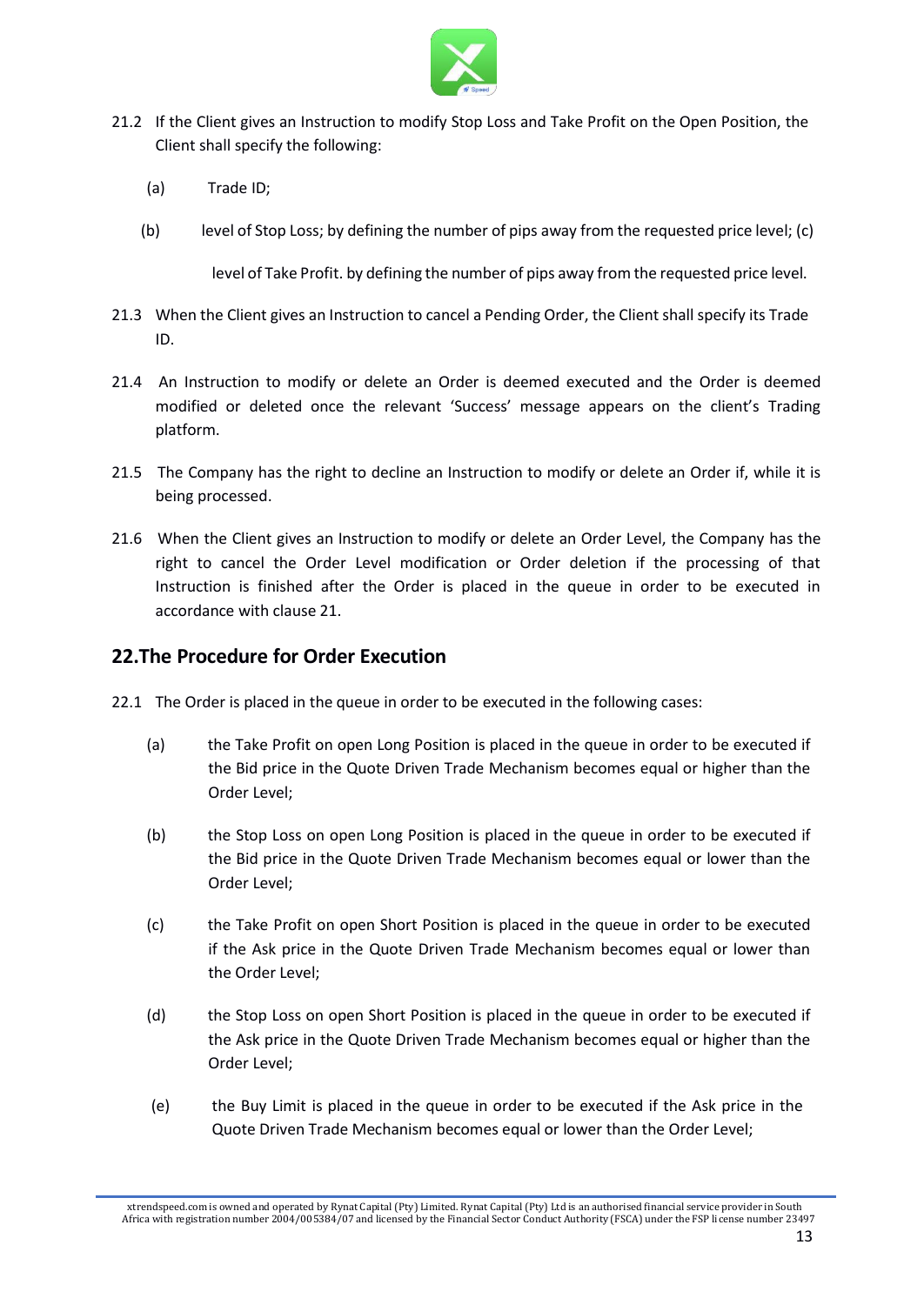

- (f) the Sell Limit is placed in the queue in order to be executed if the Bid price in theQuote Driven Trade Mechanism becomes equal or higher than the Order Level;
- (g) the Buy Stop is placed in the queue in order to be executed if the Ask price in the Quote Driven Trade Mechanism becomes equal or higher than the Order Level;
- (h) the Sell Stop is placed in the queue in order to be executed if the Bid price in the Quote Driven Trade Mechanism becomes equal or lower than the Order Level
- (i) If any Sell Stop, Buy Stop, Sell Limit or Buy Limit Instruction includes a Take Profit or Stop Loss, as the case may be, and there is a Price Gap when the Bid price or the Ask price in the Quote Driven Market exceeds the Take profit or the Stop Loss, as the case may be, then the Order will be opened and closed simultaneously with the respective Bid and Ask price.
- 22.2 Once the Pending Order is triggered for execution, the Server automatically checks if the Available Balance is sufficient to open the position.
- 22.3 An Order is deemed executed once the relevant record appears in the Client's Trading platform.
- 22.4 In case of Pending Order execution, the process of opening the position is followed by the relevant record in the Client's Operation Log and the position opened by this Order has a different Trade ID from the Pending Order Trade ID.

#### **23.Margin Call**

23.1. Margin Call level is set to 100%. This means that if your equity reaches or falls below the 100% of the Total Margin used, you will receive a notification.

#### **24.Close Out**

- 24.1 The Company is entitled to close the Client's Open Positions without the consent of the Client or any prior notice if the equity reaches 50% of the trades' total Used Margin. When 50% is reached the position with the greatest loss will be closed in order to safeguard the client's funds.
- 24.2 Close Out Level is monitored by the Server which closes a position without prior consent. Close Out is executed at the current Quote following the priority of the queue.
- 24.3 Once the position has been closed the relevant record appears in the Client's Trading platform with the "Close Out" remark.
- 24.4 When a trade is closed in accordance with clause 22.1 and there is no Price Gap or Price Gap on the Market Opening, the Company shall guarantee that the execution of Close Out, in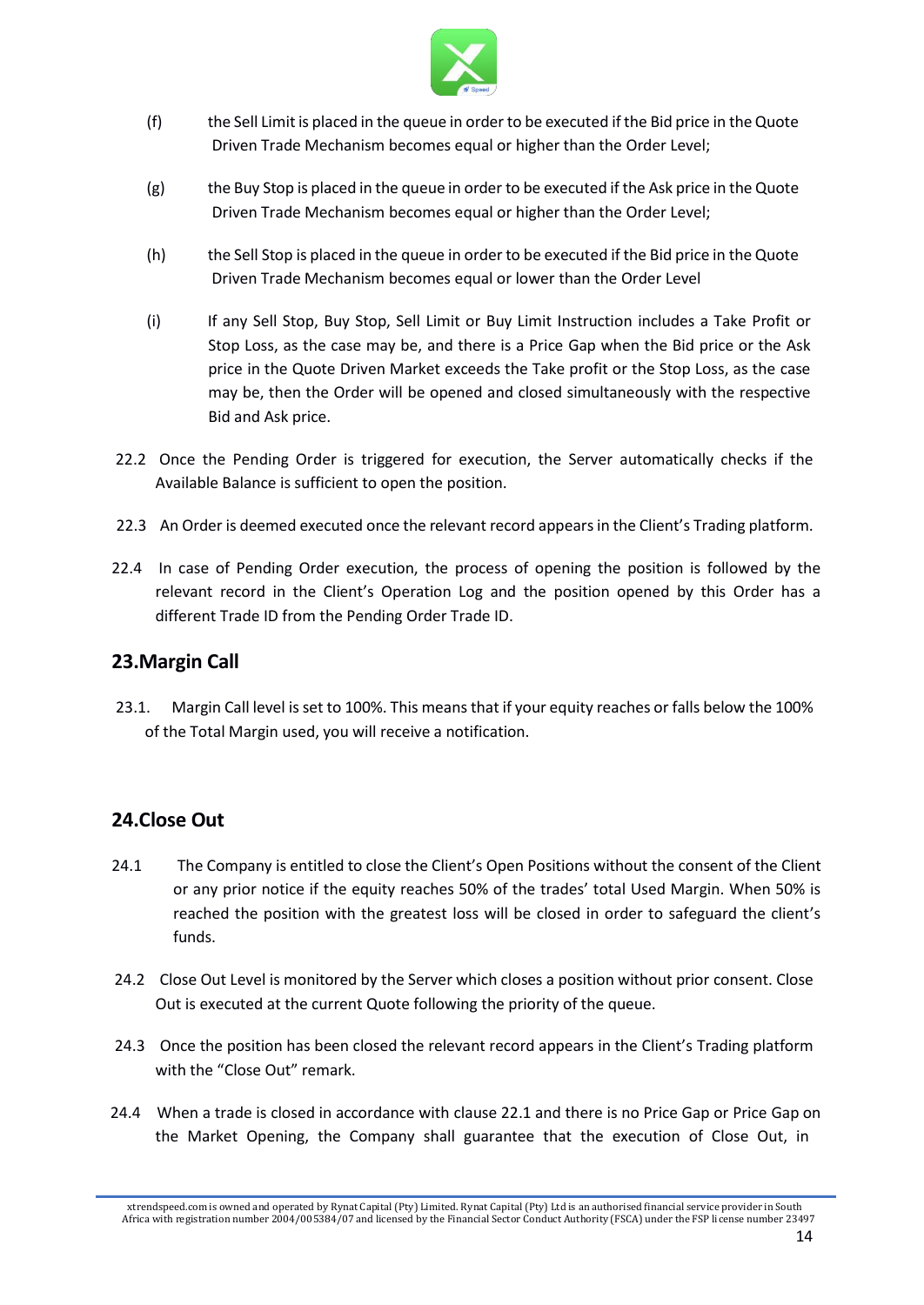

accordance with clauses 22.2, will not result in Negative Balance on the Client's Trading Account.

- 24.5 With regards to CFDs on futures which are approaching the expiry date of the underlying asset. the Transactions are executed in the "close only" way. The Company advises the Client of the date when the "close only" mode starts through Trading Platform internal mail notice and/or by displaying the information on the Company's Website.
- 24.6 The Company ensures that losses will never exceed the total available funds (negative balance protection).
- 24.7 The Company has the right to close any Open Positions of the Client without a warning if it is required in accordance with the Dispute process.

#### **25. Demo Trading**

25.1 The demo version of the Company Software and access to the trading platform work on the same basis as the live server except that actual money will not be involved.

#### **26.My Wallet**

26.1 The use of any Credits for trading purposes should be undertaking in line with the terms and conditions of the Company.

#### **27.Software sections**

#### **27.1 Section ''Me''**

Customer Service – Client can contact our agents for FAQ and any queries regarding client's account.

Account – Personal information regarding Client's Account.

Know XTrend Speed in 1 Minute – Includes Basic Knowledge, Product Guide and Investment Knowledge.

Language **–** shall mean the language of the platform, which can be English or Chinese.

Latest Version – Shows the latest version installed.

About XTrend Speed– Information pertaining to the Regulation governing XTrend and access to Legal Documents is included in this section.

My Wallet – Clients can see their available balance of real funds in their accounts and the remaining amount of credits to be used for trading.

#### **27.2 Section ''Trade''**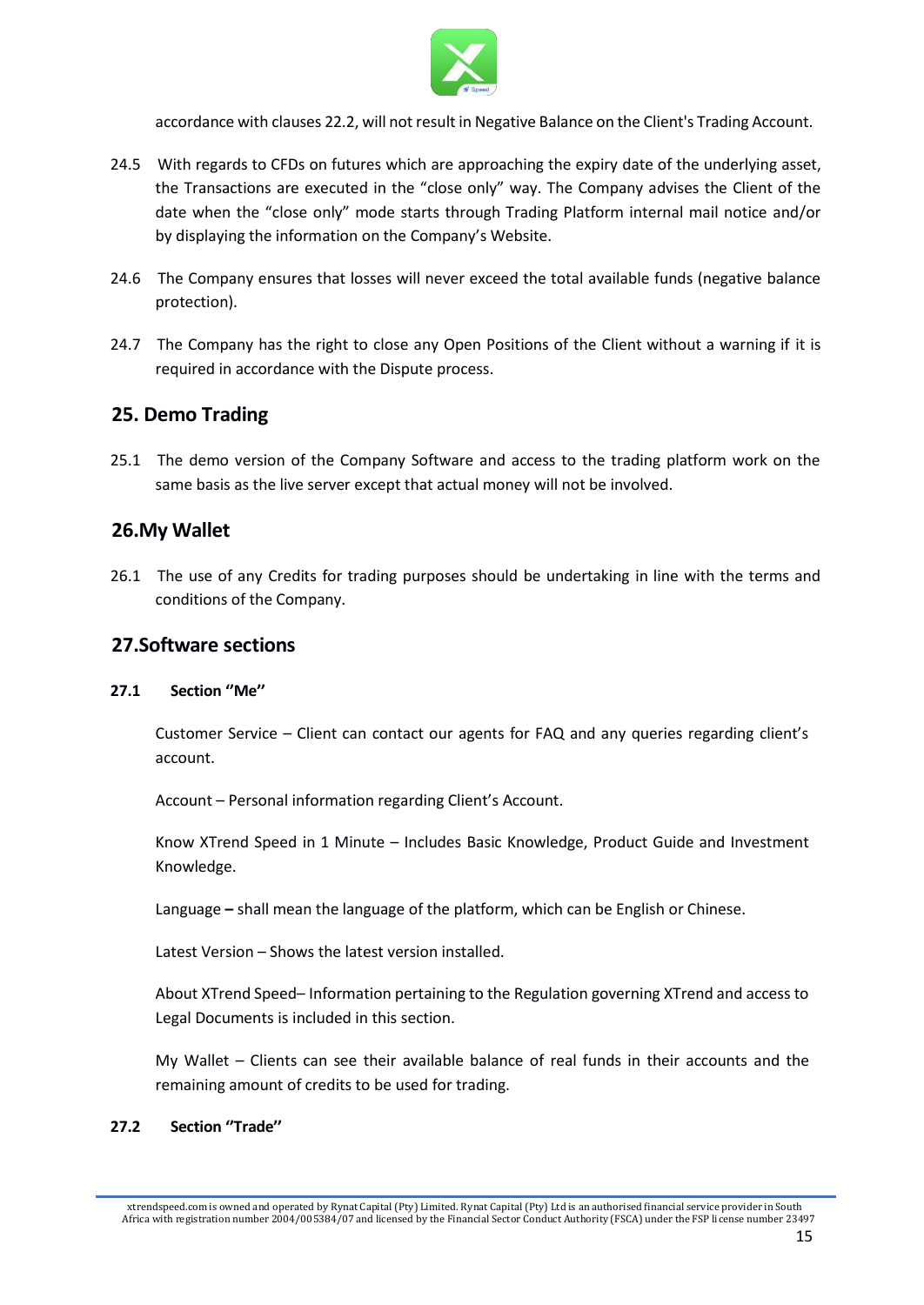

Trade – Lists all available symbols allowing users to trade on them

Positions – Lists all active open positions

Order – Listsall active pending orders

Fund – All information regarding monetary transactions.

#### **27.3 Section "Market"**

All available financial instruments grouped into theirrespective Security type. Users can favorite instruments for quick access.

#### **27.4 Section ''Home''**

Trading Sentiment – Users can read the daily market analysis on economic news and technical analysis points.

#### **28.Interpretation of Terms:**

In these Terms of Business:

- ❖ **"Abnormal Market Conditions"** shall mean conditions contrary to Normal Markets Conditions e.g. when there is low liquidity in the market or rapid price movements in the market or Price Gaps.
- ❖ "**Balance**" is the sum of net deposits to client's trading account plus realized profit and loss minus commissions plus/minus swap fees.
- ❖ "**Credits**" is the amount of credit available for trading.
- ❖ "**Equity**" is the sum of Balance plus unrealized profit & loss.
- ❖ **''Leverage''** is the ratio showing by how many times the purchasing power of deposit is increased. E.g., a leverage of 1:30, means that for a \$1,000 deposit you can open trades worth maximum of \$30,000 (1000 x 30).
- ❖ **''Quote''** shall mean that continuous prices or "quotes" are provided to buyers and sellers. These prices are provided by market makers, which mean these types of systems are better suited for dealer or OTC markets. For a buyer, the price provided is the price a dealer is willing to sell at. For a seller, the price provided is the price a dealer is willing to buy at.Typically, the quoted buy price will be lower than the sell price. The spread is the profit that the market maker, the dealer, makes.
- ❖ "**Leveraged Trading**" or "**Margin Trading**" means that the client can trade amounts significantly higher than his deposit.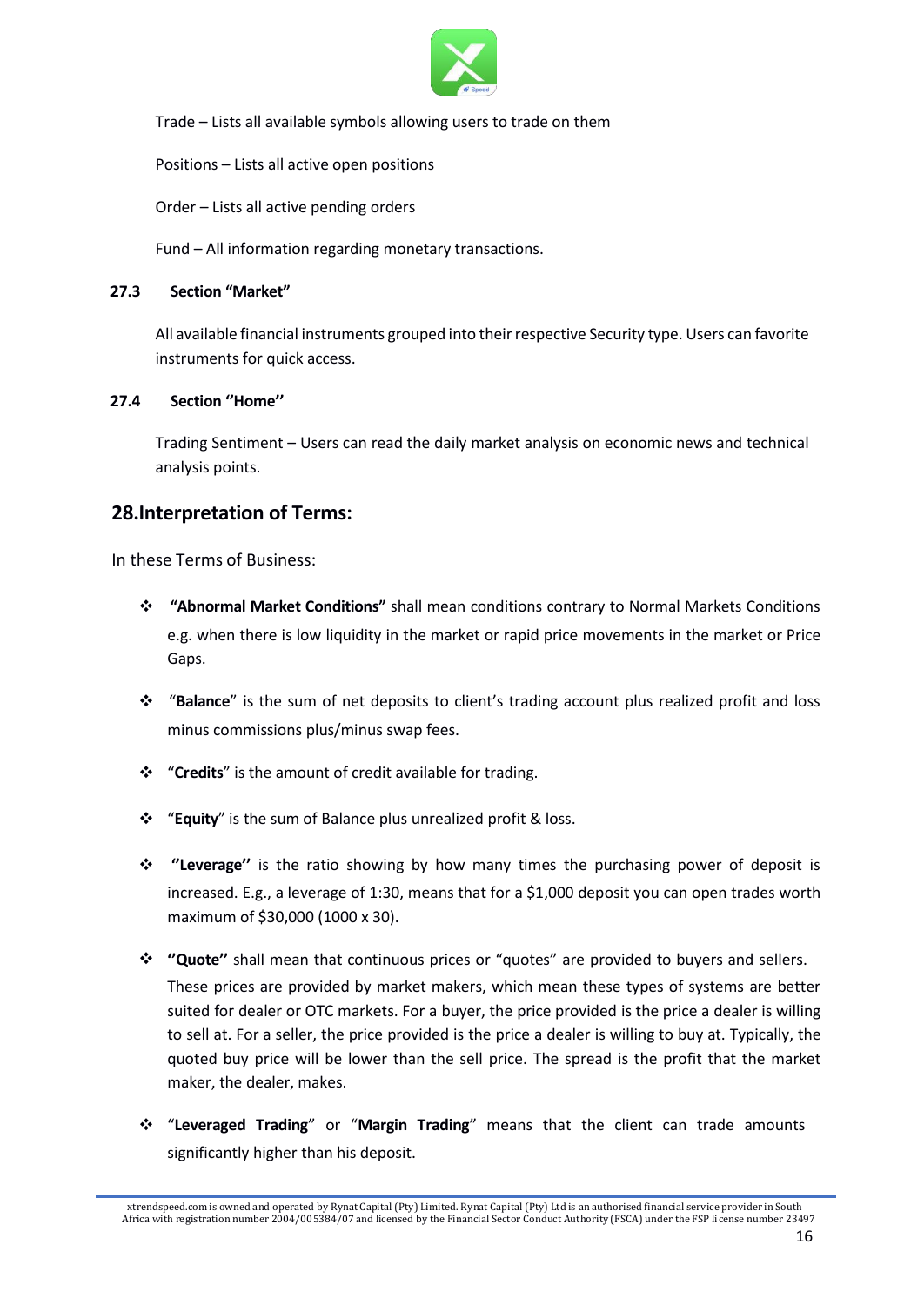

❖ A "**Close Out**" takes place when the client'sloss is at or below 50% of the Margin Requirement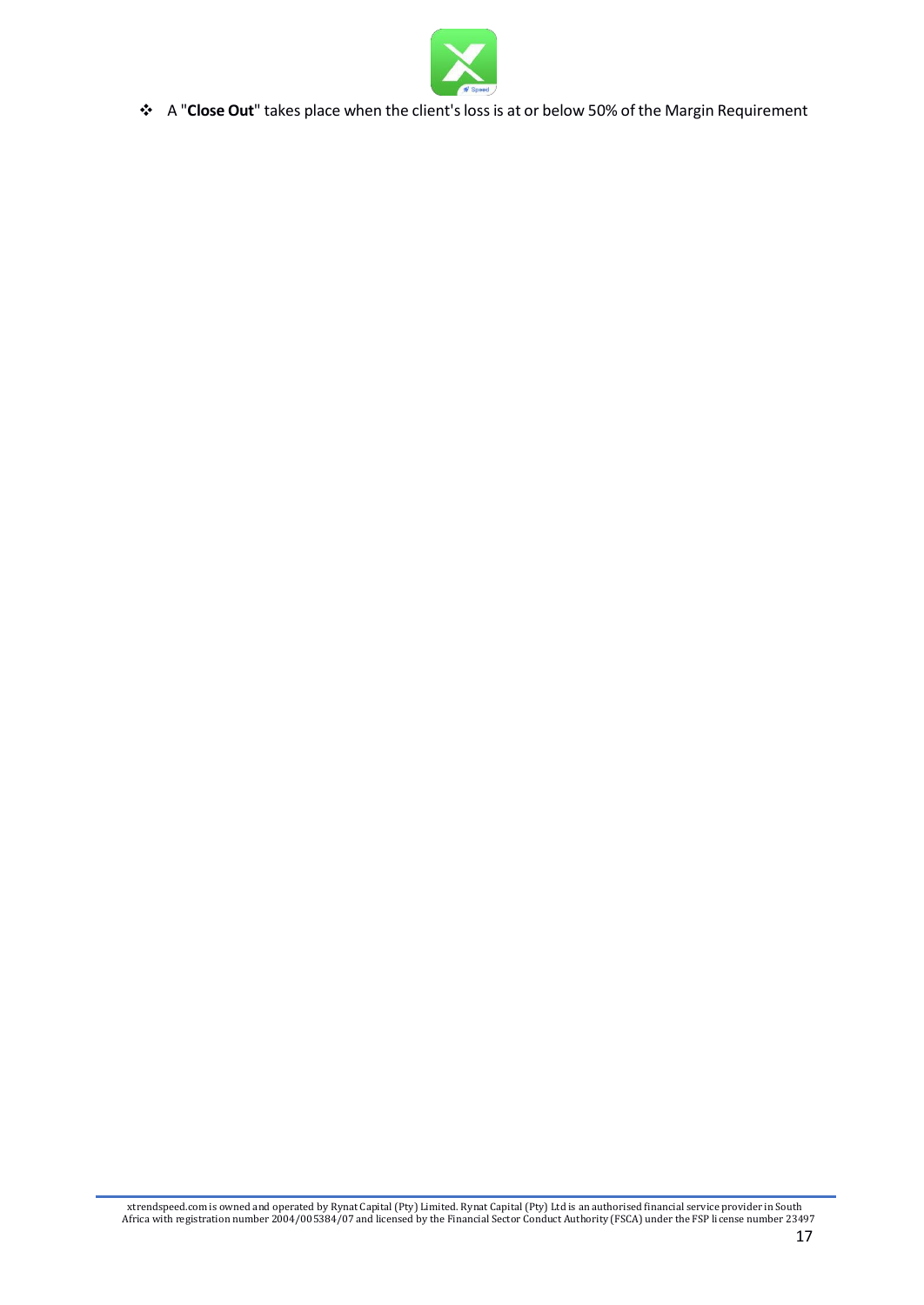

for each trade, and the Company decides to exercise its right to liquidate the client's open position that has experienced a loss of 50% of the Margin Requirement.

- ❖ "**Used Margin per Lot**" predefined fixed monetary sum required per 100 Base Units
- ❖ '**'Trading Mechanism''** Trading mechanisms refer to the logistics behind trading assets and securities, regardless of the type of market. These markets can be exchanges, dealers or OTC markets. The mechanisms are the operations by which buyers of an asset are matched with sellers.

There are two main types of trading mechanisms:

- 1. Order driven markets
- 2. Quote driven markets
- ❖ **"Buy Limit"** shall have the meaning given in 17.1 (c).
- ❖ **"Buy Stop"** shall have the meaning given in 17.1 (a).
- ❖ **"Sell Stop"** shall have the meaning given in 17.1 (b).
- ❖ **"Sell Limit"** shall have the meaning given in 17.1 (d).
- ❖ **"Chart"** shall mean the Quotes Flow in the form of a chart. For the period relevantfor a Bar/Candle:
	- a) Bar/Candle high is the highest Bid,
	-
	- b) Bar/Candle low is the lowest Bid,<br>c) Bar/Candle close price is the last Bid,
	- d) Bar/Candle open price is the first Bid
- ❖ **"Client"** shall mean a legal entity or an individual being a party to the Operative Agreements with the Company in regard to making Transactions, subject to Margin Trading.
- ❖ **"Client Agreement"** shall mean the agreement between the Company and the Client, which together with the Terms of Business are defined as "Operative Agreements" and govern the terms on which the Company deals with the Client.
- ❖ **"GTC"** (**"Good Till Cancelled"**) shall mean the Order which is valid until the Client sends the